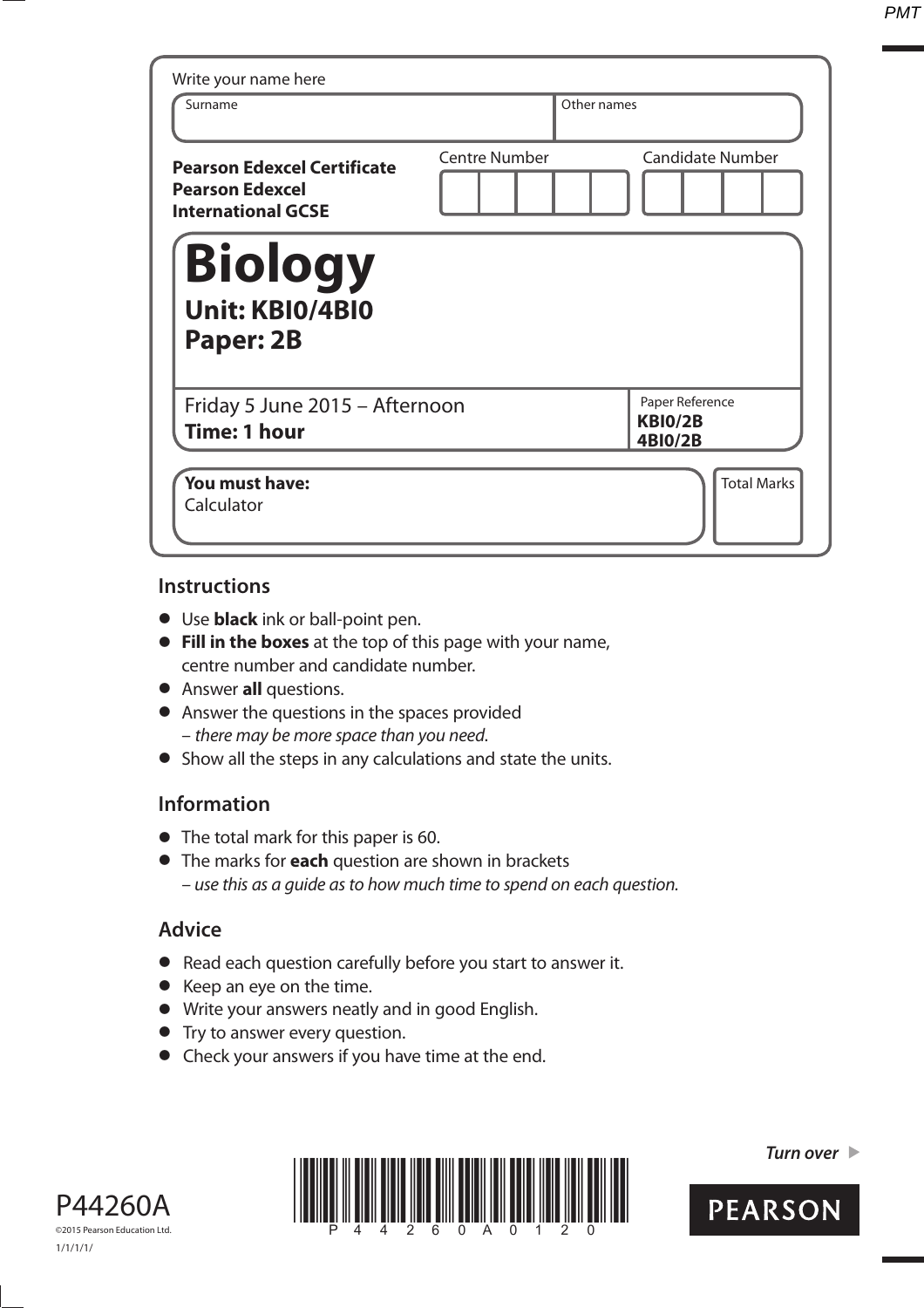# **Answer ALL questions.**

**1** Read the passage below. Use the information in the passage and your own knowledge to answer the questions that follow.



# **Alligators save lives**

Many humans are frightened of being attacked and eaten by alligators. However, alligators may have a role as potential lifesavers. Scientists have discovered proteins in alligator blood called alligacins. They hope these proteins may provide a source of new antibiotics to help fight infections, particularly those associated with diabetic ulcers and severe skin burns.

The scientists collected blood samples from alligators. They extracted the antibiotic proteins from the white blood cells involved in destroying pathogens. In laboratory tests the protein extracts killed a wide range of bacteria, including MRSA (methicillin-resistant Staphylococcus aureus).

10 These 'superbugs' are increasingly resistant to many antibiotics and cause thousands of deaths each year.

The investigation by the scientists of the antibiotic properties of alligacins discovered a range of other uses for these proteins. For example, they help to cure infection caused by the yeast Candida albicans in AIDS patients. The

15 antibiotic proteins killed six out of eight different strains of Candida albicans. They also discovered that the blood proteins may help destroy HIV, the virus that causes AIDS.

Alligators have an immune system that is different from the immune system of humans. Humans need a vaccination to be able to respond quickly to

- 20 infection by pathogens. However, the alligator immune system can quickly destroy pathogens without having had prior exposure to them. Scientists believe that natural selection has created this evolutionary adaptation as it promotes quick wound healing. These wounds are caused by alligators fighting to defend their territory from other alligators.
- 25 The scientists are hoping to identify the exact chemical structures of the antibiotic proteins. They can then begin to develop antibacterial or antifungal drugs.



5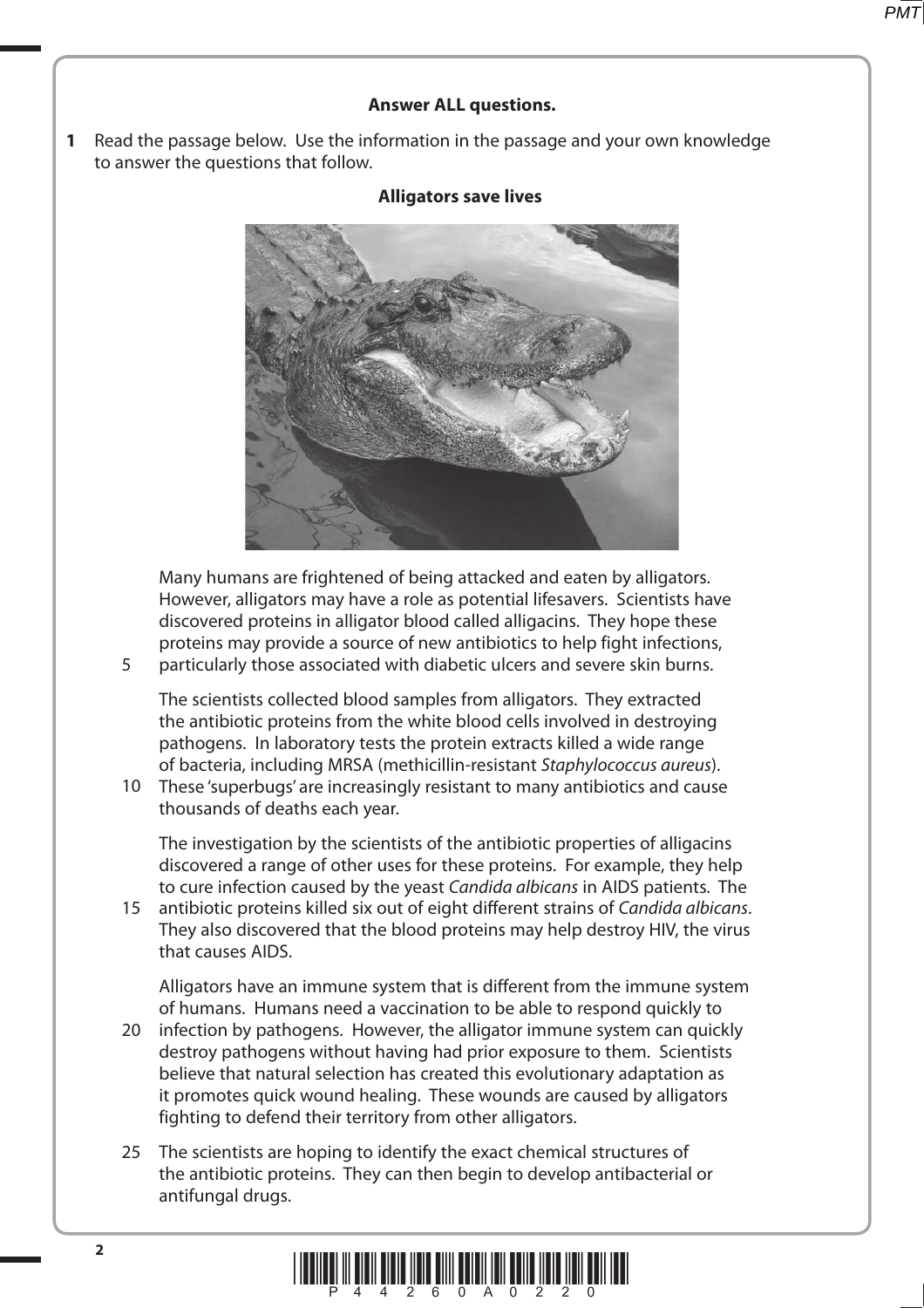PMT

| (a) What is meant by the term <b>pathogens</b> (line 8)?                                                                                      | (1)                             |
|-----------------------------------------------------------------------------------------------------------------------------------------------|---------------------------------|
| (b) Describe how a non-resistant Staphylococcus aureus bacterium can produce a bacterium<br>that is resistant to methicillin (lines 8 and 9). | (2)                             |
| (c) A pathogen named in the passage is Staphylococcus aureus. Name one other pathogen<br>named in the passage.                                | (1)                             |
| (d) What term is used in the passage to describe pathogens that are resistant to antibiotics?                                                 | (1)                             |
| (e) Suggest why an MRSA infection may have to be treated with many different antibiotics<br>(line 10).                                        | (1)                             |
|                                                                                                                                               |                                 |
|                                                                                                                                               |                                 |
|                                                                                                                                               | Turn over $\blacktriangleright$ |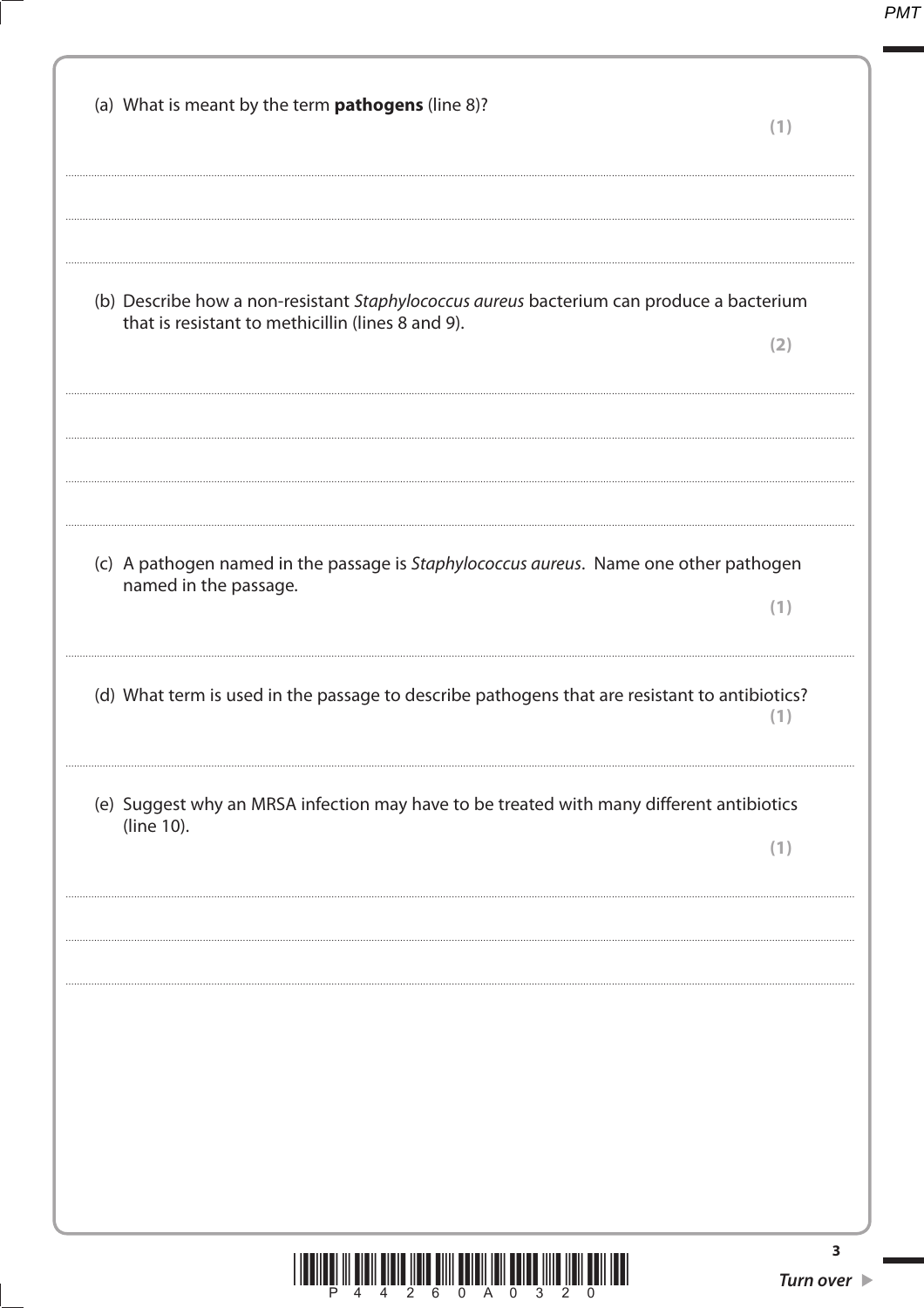$P\overline{MT}$ 

| (f) Explain how a vaccination will protect a human from having an infection.                            | (3) |
|---------------------------------------------------------------------------------------------------------|-----|
|                                                                                                         |     |
|                                                                                                         |     |
|                                                                                                         |     |
|                                                                                                         |     |
|                                                                                                         |     |
| (g) Describe how natural selection increases the number of alligators with alligacin<br>in their blood. | (3) |
|                                                                                                         |     |
|                                                                                                         |     |
|                                                                                                         |     |
|                                                                                                         |     |
|                                                                                                         |     |
|                                                                                                         |     |
|                                                                                                         |     |
| 4<br><u>I INNIJANI III MINIJ KININ IININ MIIII MUHAJI INII HUIII MININ IINII HUII INNIJ</u>             |     |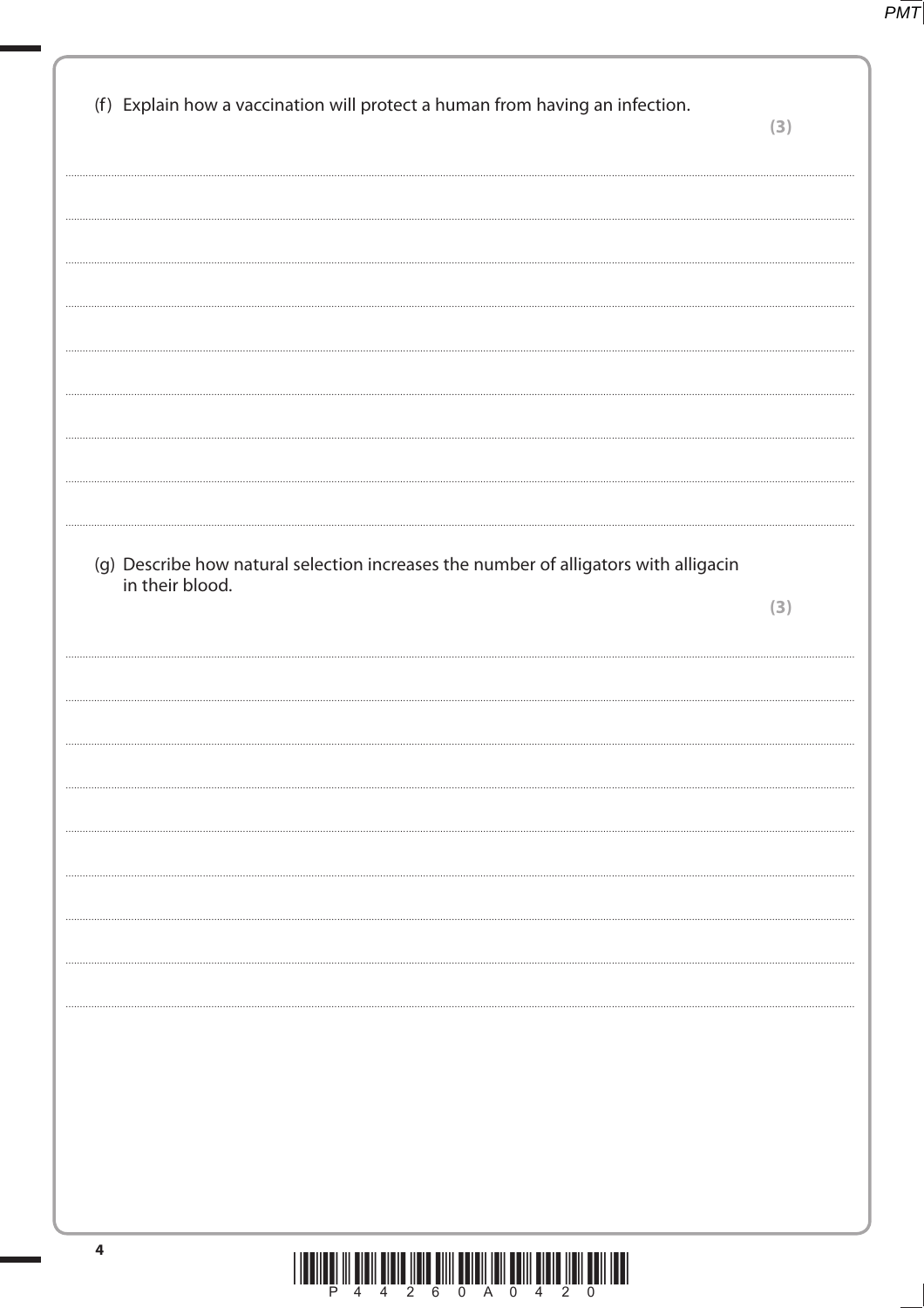| (h) Suggest two reasons why an alligator defends its territory (line 24). | (2)                                  |
|---------------------------------------------------------------------------|--------------------------------------|
|                                                                           |                                      |
|                                                                           |                                      |
|                                                                           |                                      |
|                                                                           |                                      |
| (Total for Question 1 = 14 marks)                                         |                                      |
|                                                                           |                                      |
|                                                                           |                                      |
|                                                                           |                                      |
|                                                                           |                                      |
|                                                                           |                                      |
|                                                                           |                                      |
|                                                                           |                                      |
|                                                                           |                                      |
|                                                                           |                                      |
|                                                                           |                                      |
|                                                                           |                                      |
|                                                                           |                                      |
|                                                                           |                                      |
|                                                                           | 5<br>Turn over $\blacktriangleright$ |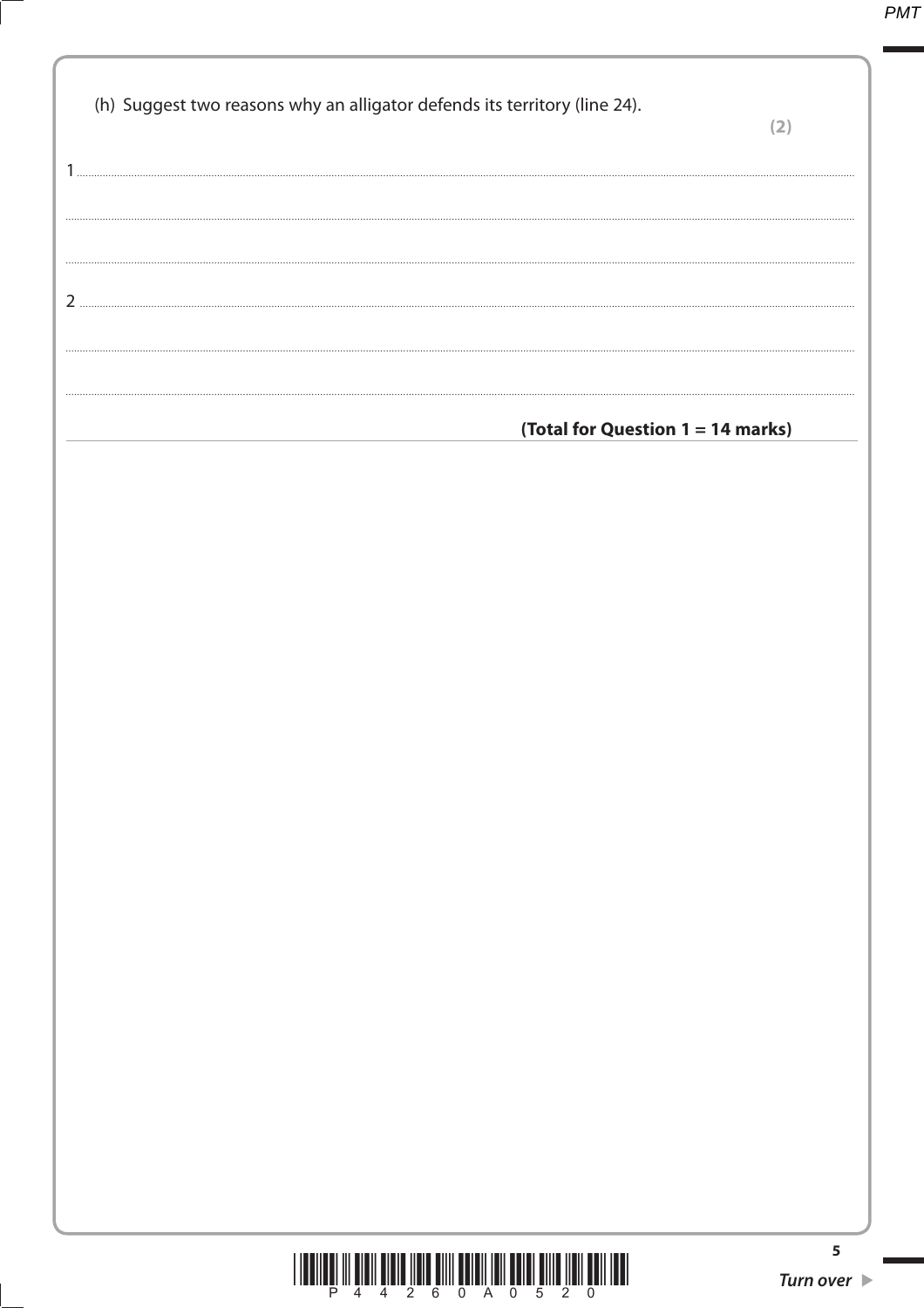2 The table shows the results of an investigation into the rate of sweating of a person when resting or running at different air temperatures.

| Air temperature | <b>Relative rate of sweating</b><br>in arbitrary units |              |
|-----------------|--------------------------------------------------------|--------------|
| in $\mathrm{C}$ | when resting                                           | when running |
| 31.5            | $\overline{2}$                                         | 3            |
| 32.0            | $\overline{2}$                                         | 5            |
| 33.0            | $\overline{2}$                                         | 8            |
| 34.5            | $\overline{4}$                                         | 17           |
| 35.0            | 5                                                      | 20           |
| 36.0            | 8                                                      | 34           |

(a) Suggest why the investigation was carried out with the same person resting and running.  $(1)$ 

(b) Compare the effect of increasing air temperature on sweat production when resting and when running.

 $(3)$ 

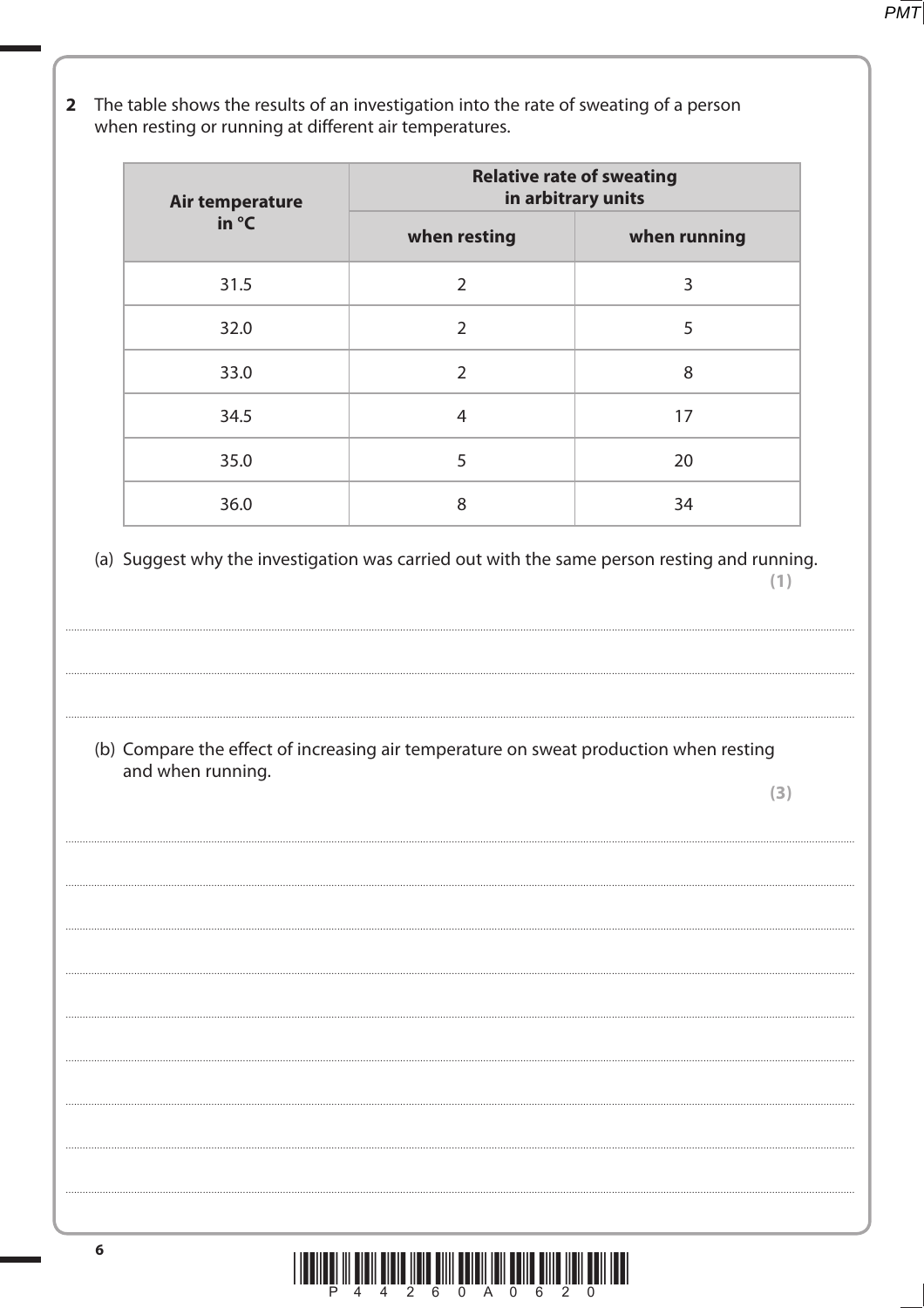| such as running.                                                         | (4) |
|--------------------------------------------------------------------------|-----|
|                                                                          |     |
|                                                                          |     |
|                                                                          |     |
|                                                                          |     |
|                                                                          |     |
|                                                                          |     |
|                                                                          |     |
|                                                                          |     |
|                                                                          |     |
|                                                                          |     |
|                                                                          |     |
|                                                                          |     |
|                                                                          |     |
|                                                                          |     |
|                                                                          |     |
| (d) Suggest a method that you could use to measure the rate of sweating. | (3) |
|                                                                          |     |
|                                                                          |     |
|                                                                          |     |
|                                                                          |     |
|                                                                          |     |
|                                                                          |     |
|                                                                          |     |
|                                                                          |     |
|                                                                          |     |
|                                                                          |     |
|                                                                          |     |
| (Total for Question 2 = 11 marks)                                        |     |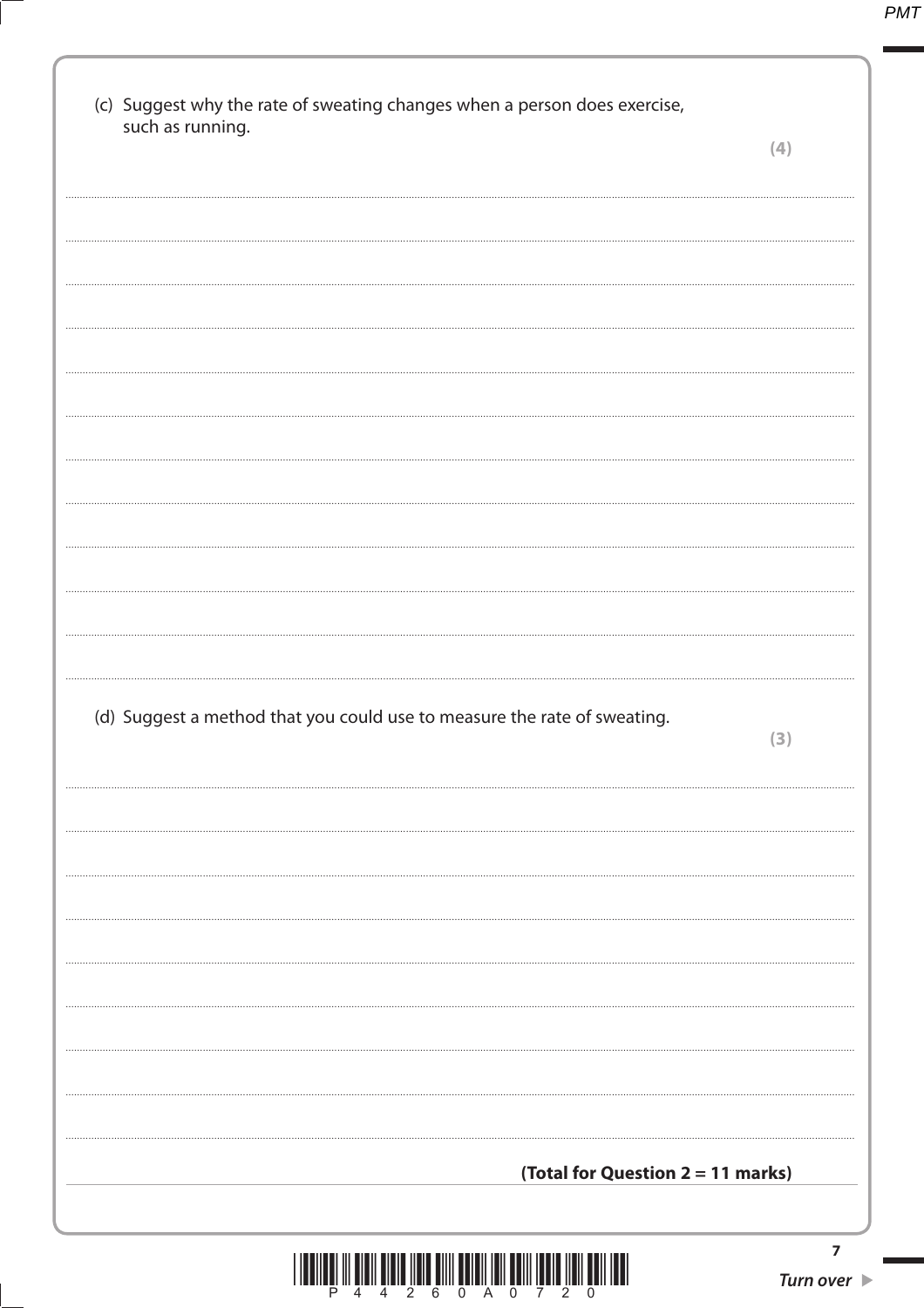| 3 | Many hardwood trees are cut down and used to make outdoor furniture. This is because<br>hardwood is less likely to decompose than other types of wood.                                                           |     |  |
|---|------------------------------------------------------------------------------------------------------------------------------------------------------------------------------------------------------------------|-----|--|
|   | (a) Describe the process that decomposes wood.                                                                                                                                                                   | (2) |  |
|   |                                                                                                                                                                                                                  |     |  |
|   |                                                                                                                                                                                                                  |     |  |
|   |                                                                                                                                                                                                                  |     |  |
|   | (b) Some hardwood tree species are becoming rare because of deforestation. To solve<br>this problem scientists hope to use micropropagation (tissue culture) to produce<br>clones of some hardwood tree species. |     |  |
|   | (i) Describe the process of micropropagation to clone plants such as hardwood trees.                                                                                                                             | (5) |  |
|   |                                                                                                                                                                                                                  |     |  |
|   |                                                                                                                                                                                                                  |     |  |
|   |                                                                                                                                                                                                                  |     |  |
|   |                                                                                                                                                                                                                  |     |  |
|   |                                                                                                                                                                                                                  |     |  |
|   |                                                                                                                                                                                                                  |     |  |
|   |                                                                                                                                                                                                                  |     |  |
|   |                                                                                                                                                                                                                  |     |  |
|   | 8                                                                                                                                                                                                                |     |  |

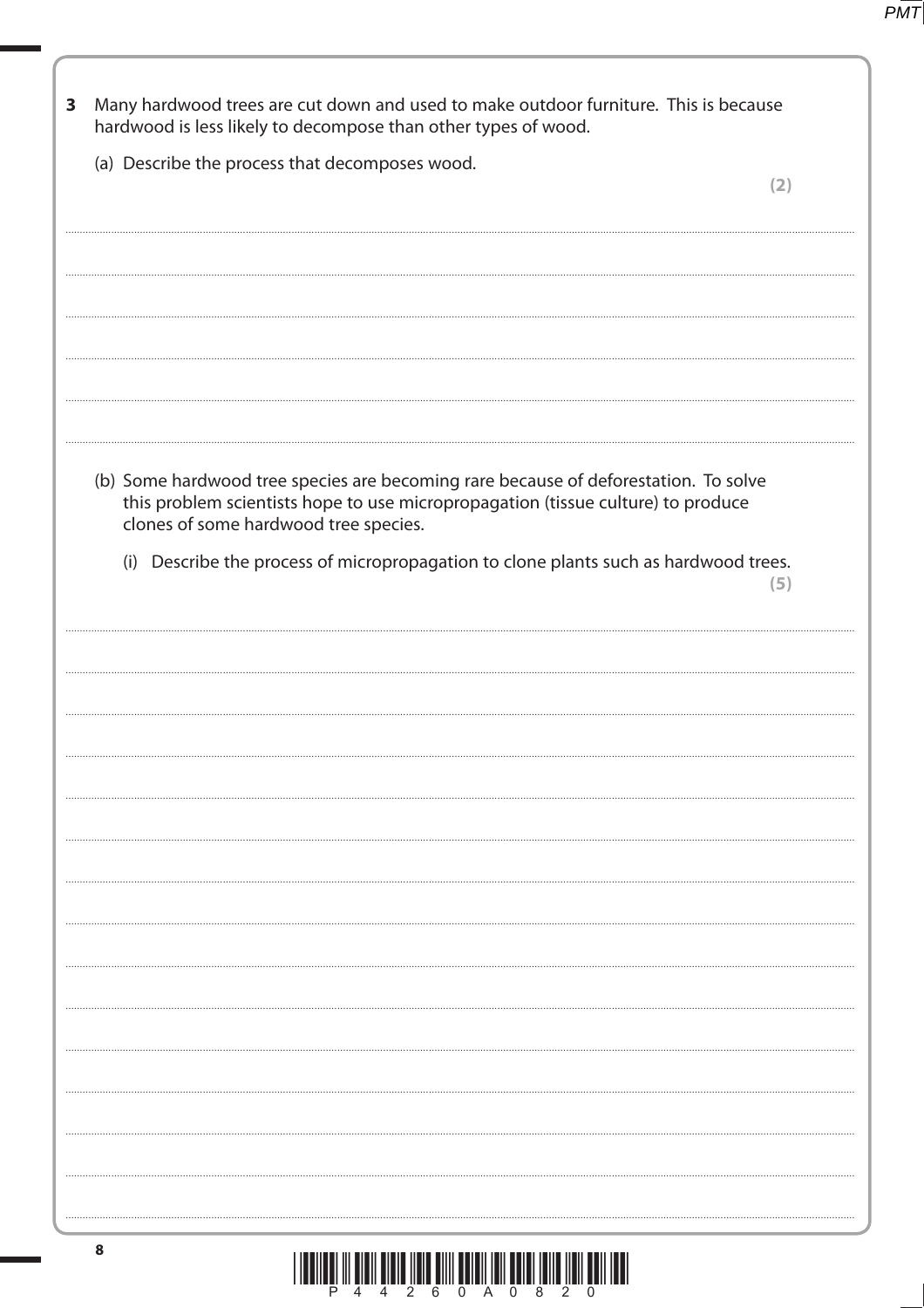| (ii) State two ways in which deforestation can lead to poor quality soil.                                                      | (2)                             |
|--------------------------------------------------------------------------------------------------------------------------------|---------------------------------|
| 1                                                                                                                              |                                 |
| $2$                                                                                                                            |                                 |
| (Total for Question 3 = 9 marks)                                                                                               |                                 |
|                                                                                                                                |                                 |
|                                                                                                                                |                                 |
|                                                                                                                                |                                 |
|                                                                                                                                |                                 |
|                                                                                                                                |                                 |
|                                                                                                                                |                                 |
|                                                                                                                                |                                 |
|                                                                                                                                |                                 |
|                                                                                                                                | 9                               |
| <u> III ANDI III AND AND AN AND AN AND AN AND AN AN AN</u><br>$\overline{P}$<br>$2 -$<br>6<br>0 A 0 9<br>$2 \quad 0$<br>4<br>4 | Turn over $\blacktriangleright$ |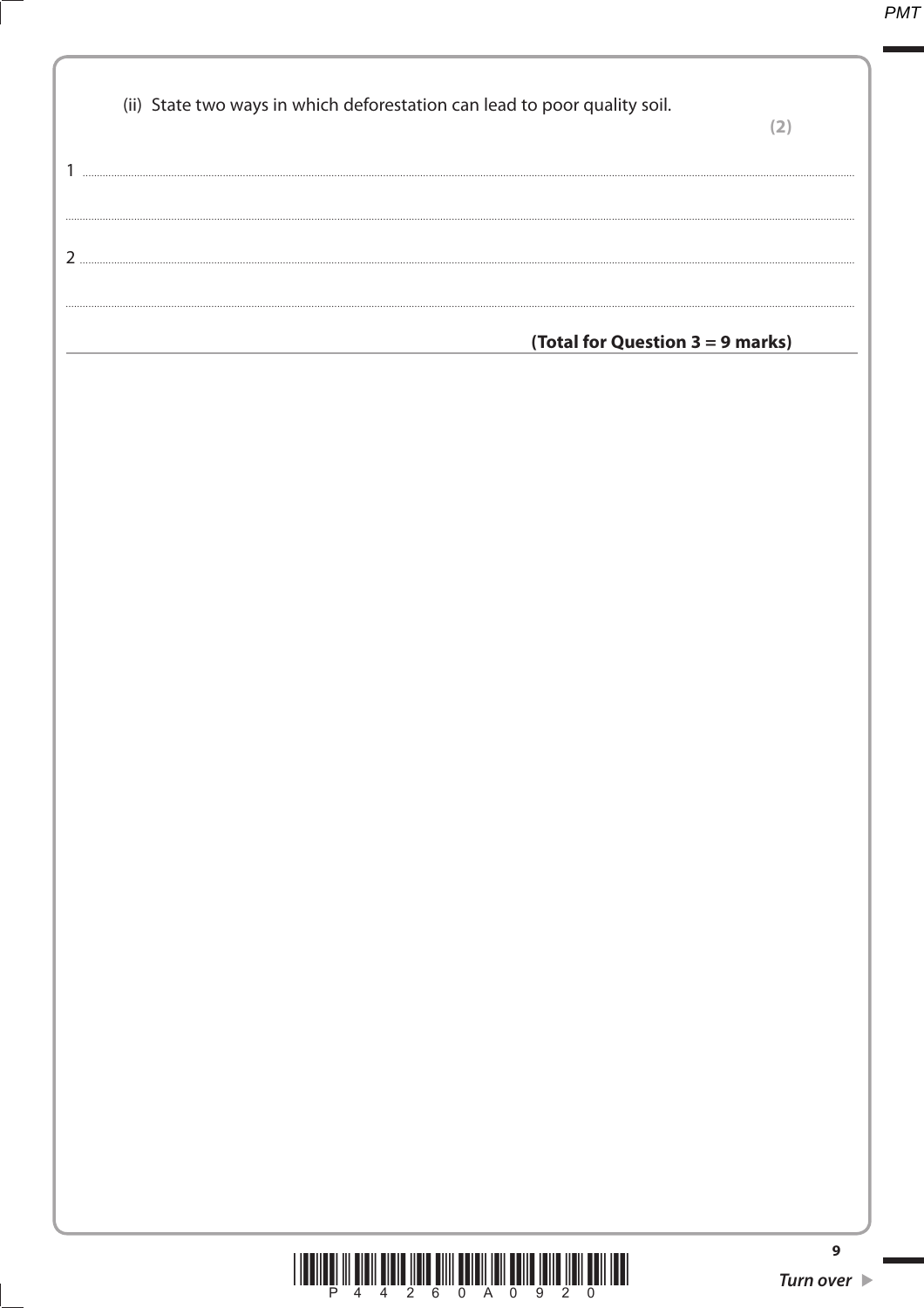| 4 | The passage describes some of the roles of components found in human blood.                  |
|---|----------------------------------------------------------------------------------------------|
|   | Complete the passage by writing a suitable word or words in each blank space.<br>(6)         |
|   | The body uses white blood cells to combat infection. One type of blood cell ingests invading |
|   |                                                                                              |
|   |                                                                                              |
|   |                                                                                              |
|   | specific molecules that bind to antigens on the surface of the pathogen.                     |
|   | Other components of the blood are also involved in helping wounds to heal.                   |
|   |                                                                                              |
|   |                                                                                              |
|   |                                                                                              |
|   | (Total for Question $4 = 6$ marks)                                                           |
|   |                                                                                              |
|   |                                                                                              |
|   |                                                                                              |
|   |                                                                                              |
|   |                                                                                              |
|   |                                                                                              |
|   |                                                                                              |
|   | <b>10</b>                                                                                    |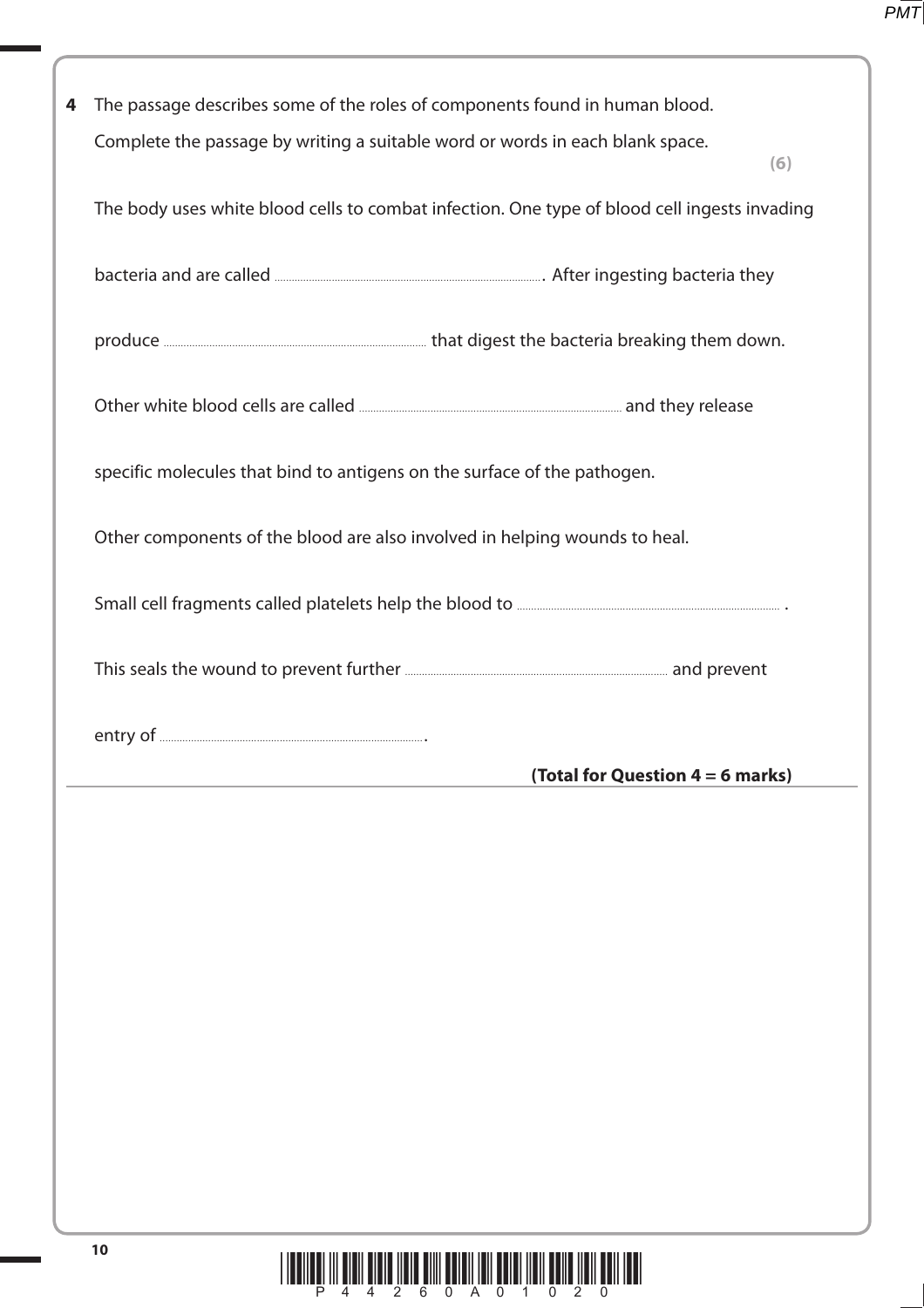

 $\frac{1}{2}$   $\frac{1}{4}$   $\frac{1}{4}$   $\frac{1}{2}$   $\frac{1}{6}$   $\frac{1}{6}$   $\frac{1}{0}$   $\frac{1}{4}$   $\frac{1}{2}$   $\frac{1}{6}$   $\frac{1}{0}$   $\frac{1}{4}$   $\frac{1}{2}$   $\frac{1}{2}$   $\frac{1}{6}$   $\frac{1}{1}$   $\frac{1}{2}$   $\frac{1}{2}$   $\frac{1}{6}$   $\frac{1}{1}$   $\frac{1}{2}$   $\frac{1}{6}$ 

**BLANK PAGE**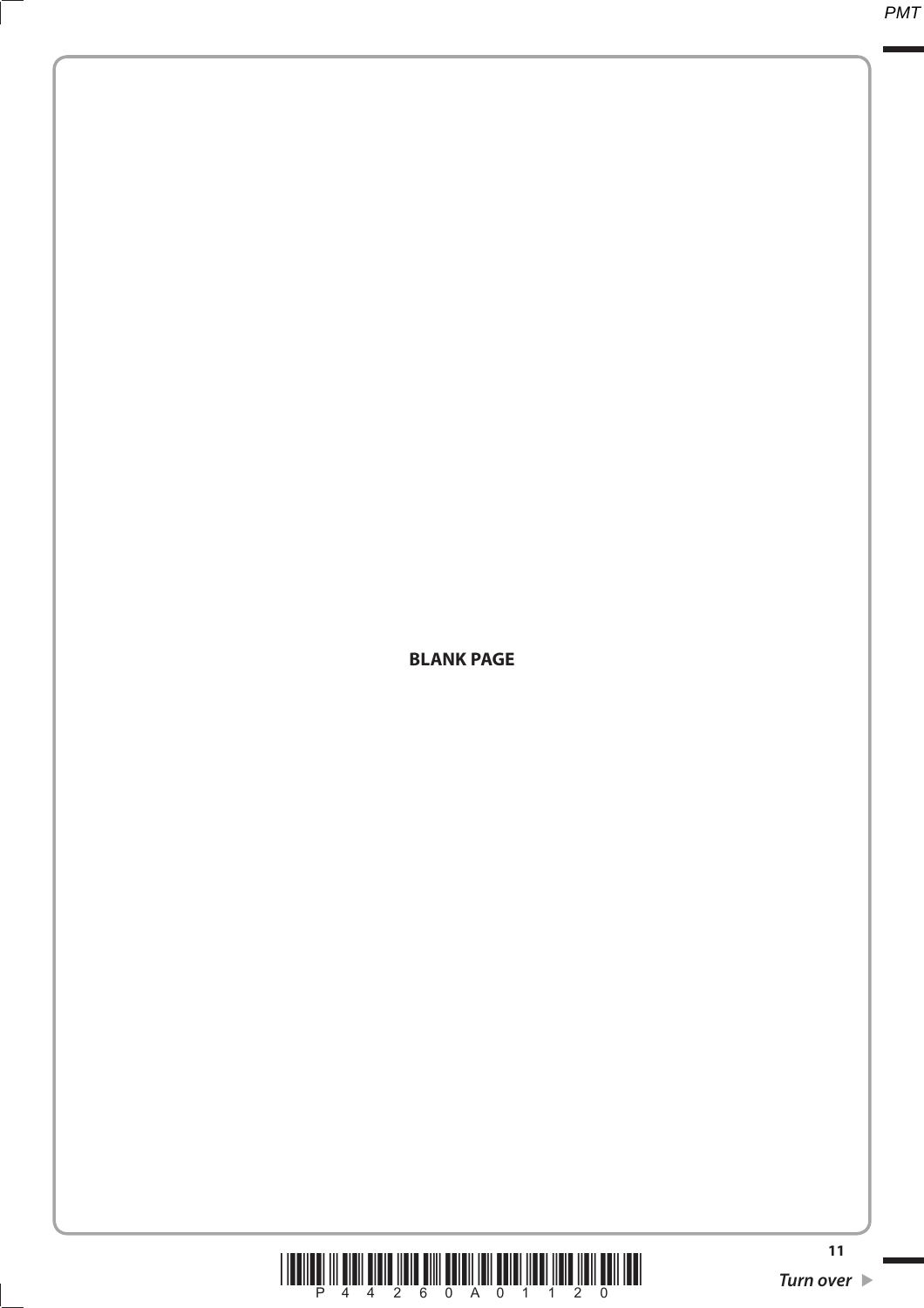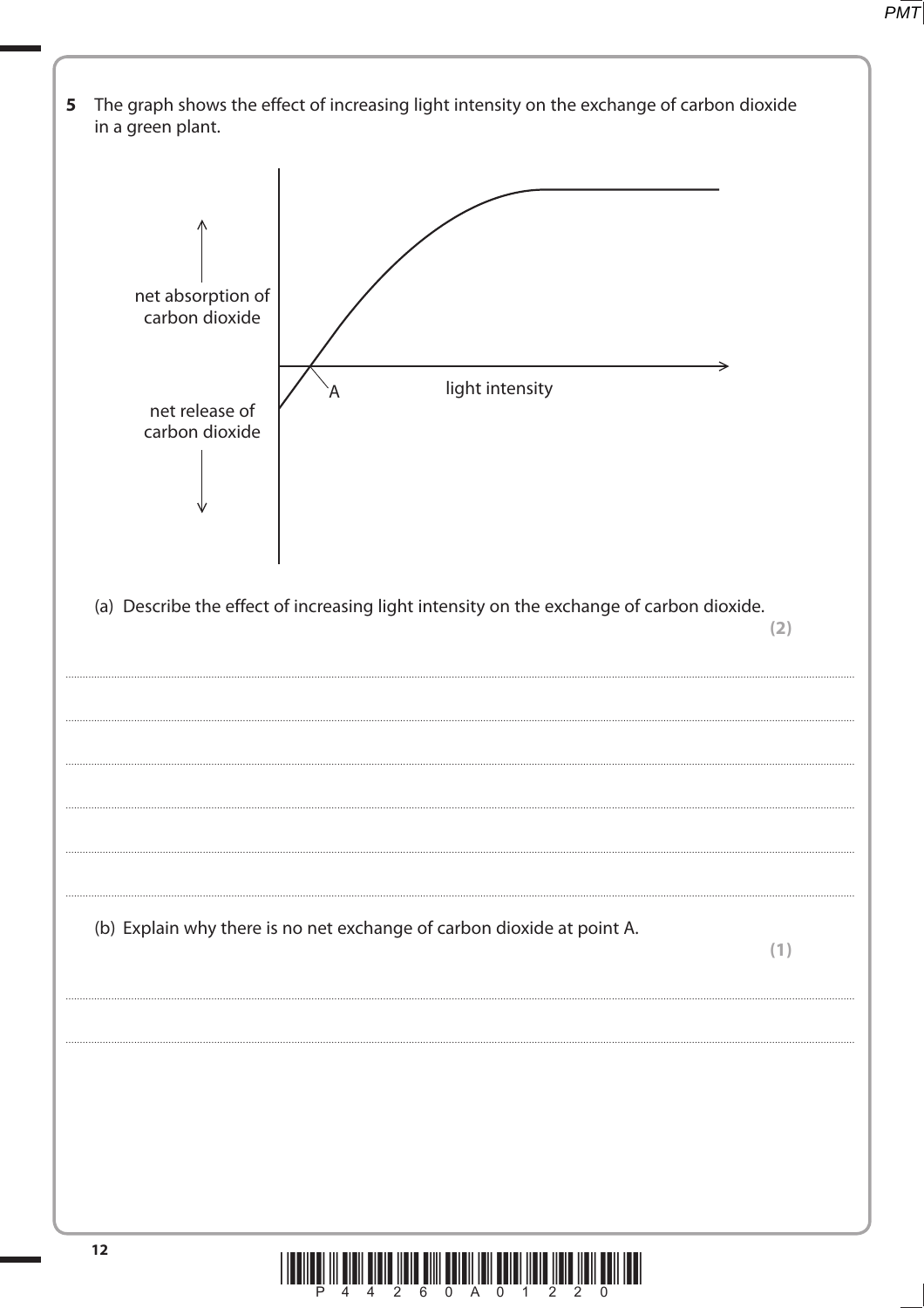(c) Describe how you could use an indicator to show how the exchange of carbon dioxide by a leaf changes in the dark and in the light.  $(2)$ (Total for Question 5 = 5 marks)  $13$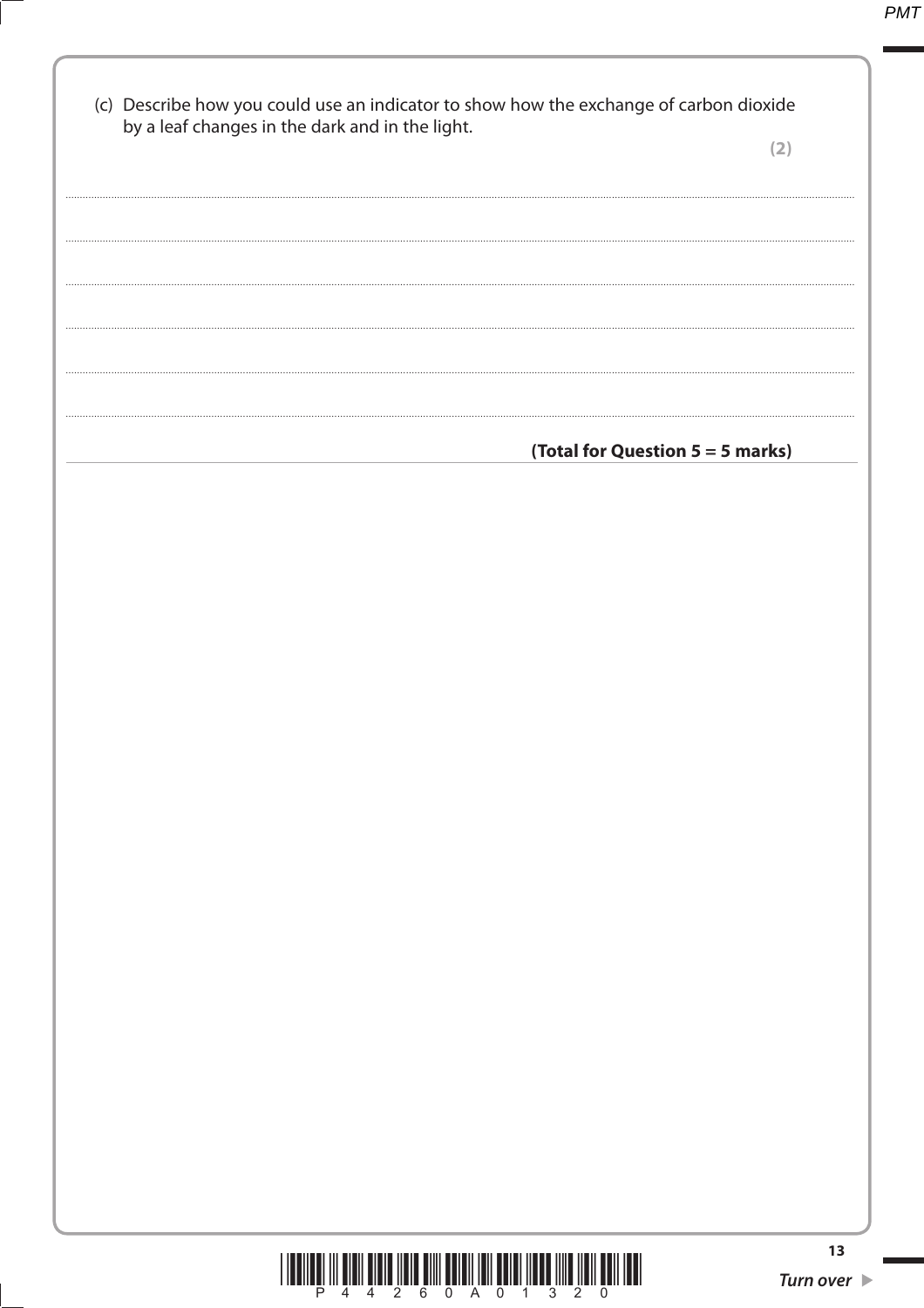**6** The diagram shows the energy transfer in a river ecosystem. The numbers on the diagram refer to the energy in the biomass at each trophic level in arbitrary units.



(a) The formula shows how to calculate energy transfer efficiency as a percentage.

percentage energy transfer efficiency  $=$ total energy available  $\times$  100

(i) The total energy available to the producers from sunlight is 1 700 000 in arbitrary units.

 Use this information, and the formula, to calculate the percentage energy transfer efficiency from sunlight to plants.

Show your working.

**(2)**

| Answer |  |  |
|--------|--|--|
|--------|--|--|

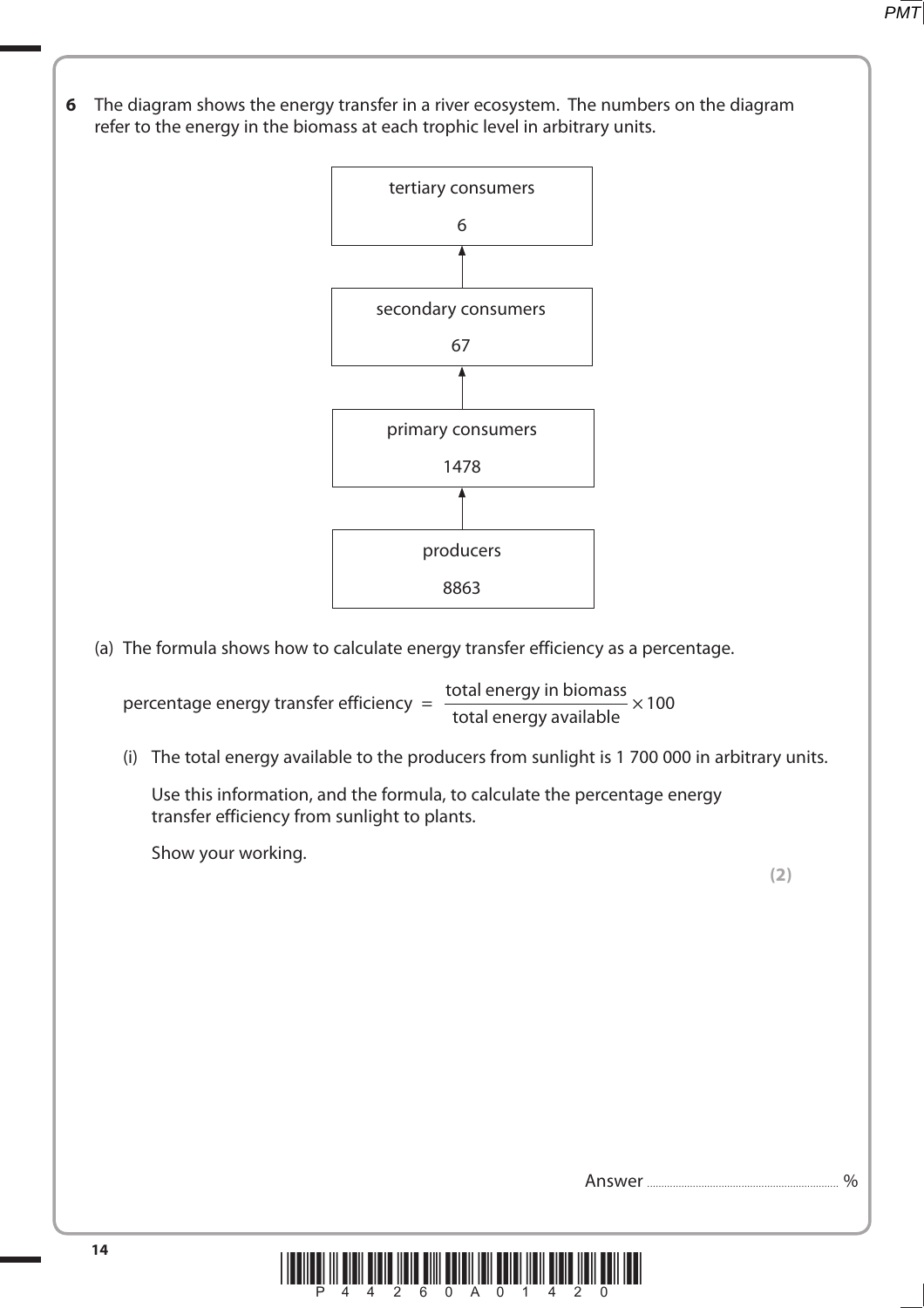(ii) Suggest why the percentage energy transfer efficiency from sunlight to plants is low.  $(1)$ (b) The table shows the calculated energy transfer efficiencies between the different trophic levels in the river ecosystem. Percentage energy transfer **Trophic levels** efficiency plants to primary consumers 16.7 primary consumers to secondary consumers 4.5 secondary consumers to tertiary consumers  $9.0$ Suggest two reasons why the energy transfer from plants to primary consumers is not 100%.  $(2)$ (Total for Question 6 = 5 marks)

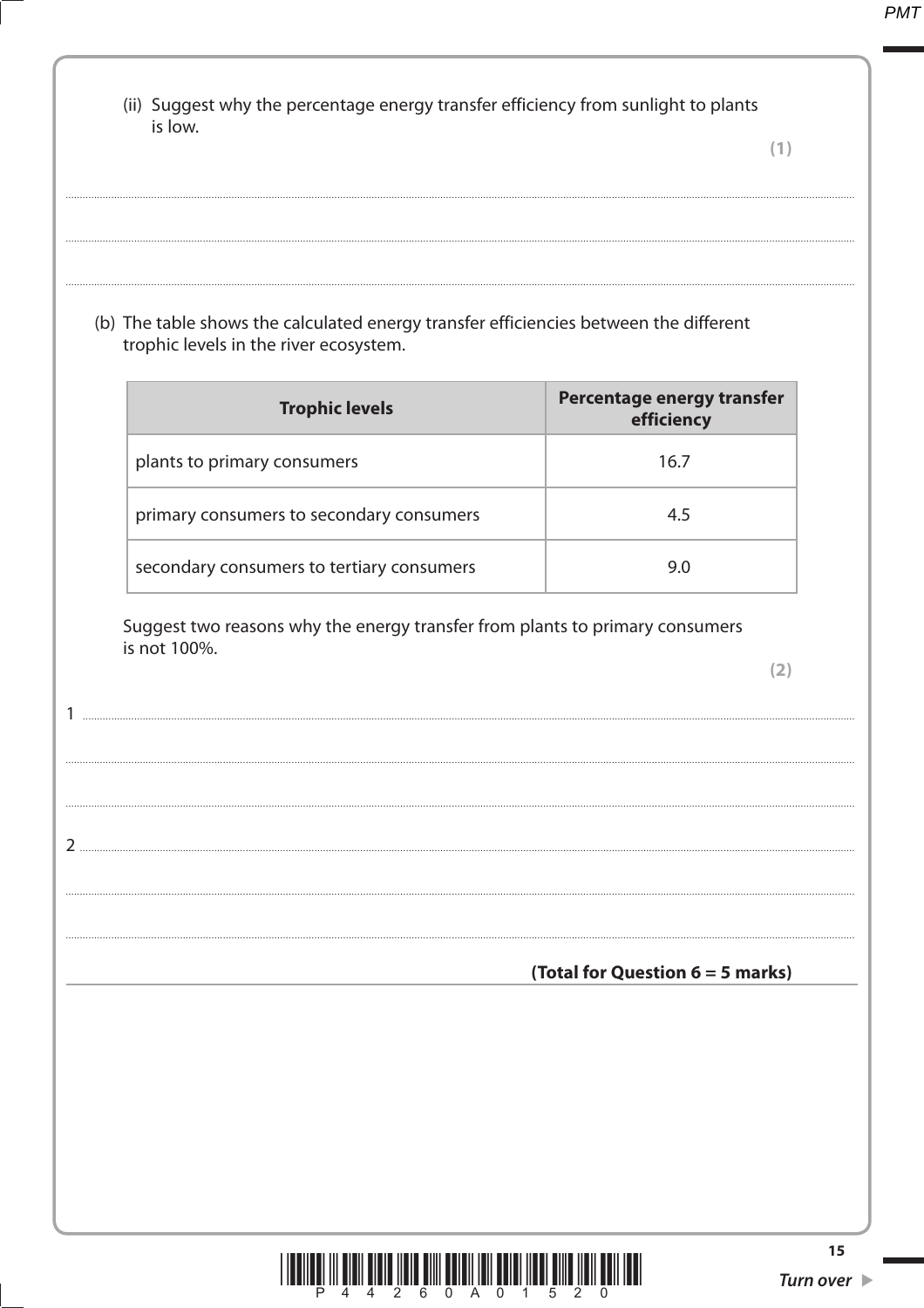$PMT$ 

| (a) Explain what is meant by the term transgenic organism.<br>$\overline{\mathbf{z}}$ | (2) |
|---------------------------------------------------------------------------------------|-----|
|                                                                                       |     |
| (b) Give one example of the use of transgenic organisms.                              | (1) |
| (Total for Question 7 = 3 marks)                                                      |     |
|                                                                                       |     |
|                                                                                       |     |
|                                                                                       |     |
|                                                                                       |     |
|                                                                                       |     |
|                                                                                       |     |
|                                                                                       |     |
| 16                                                                                    |     |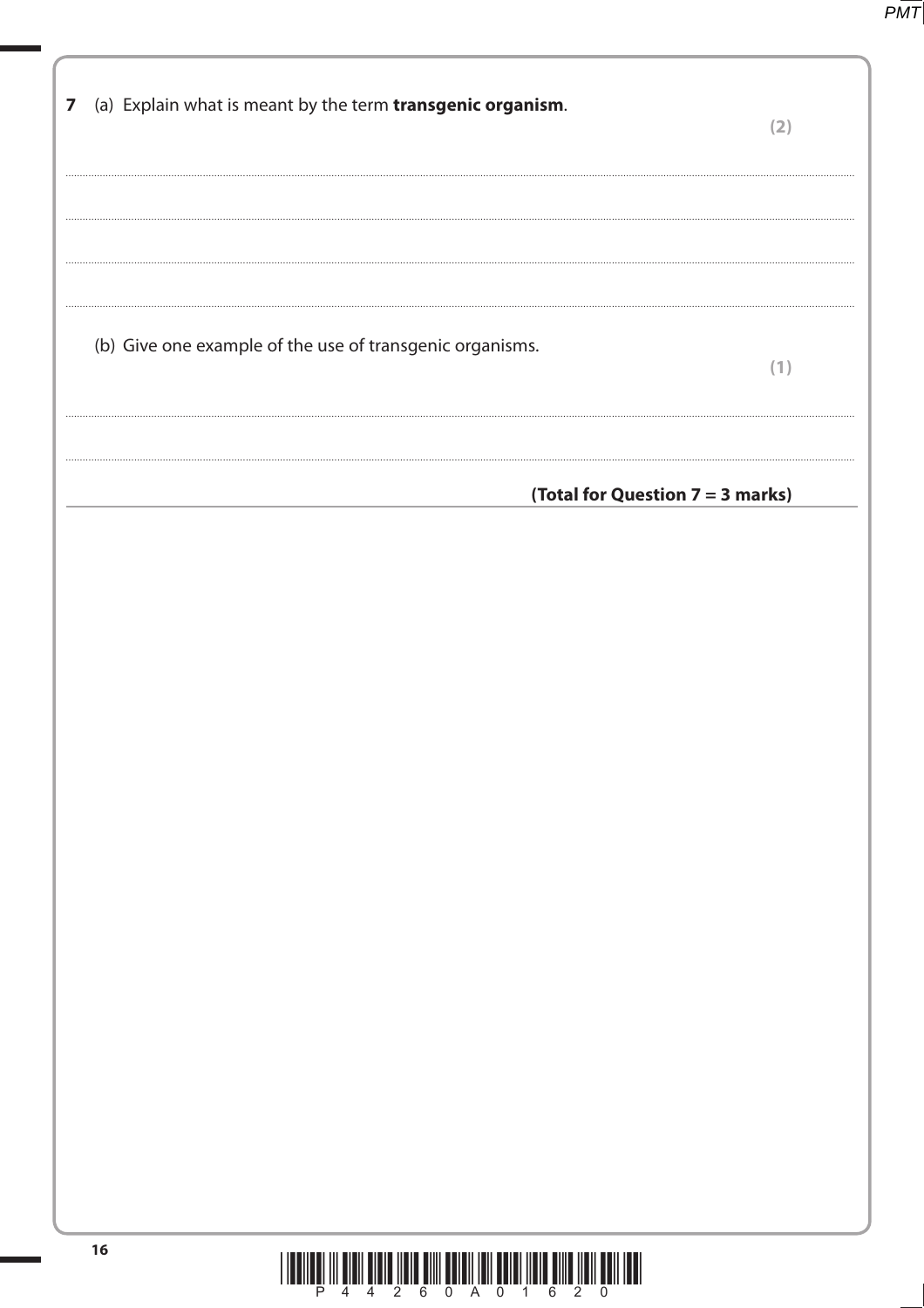

4 2 6 0 A 0 1 7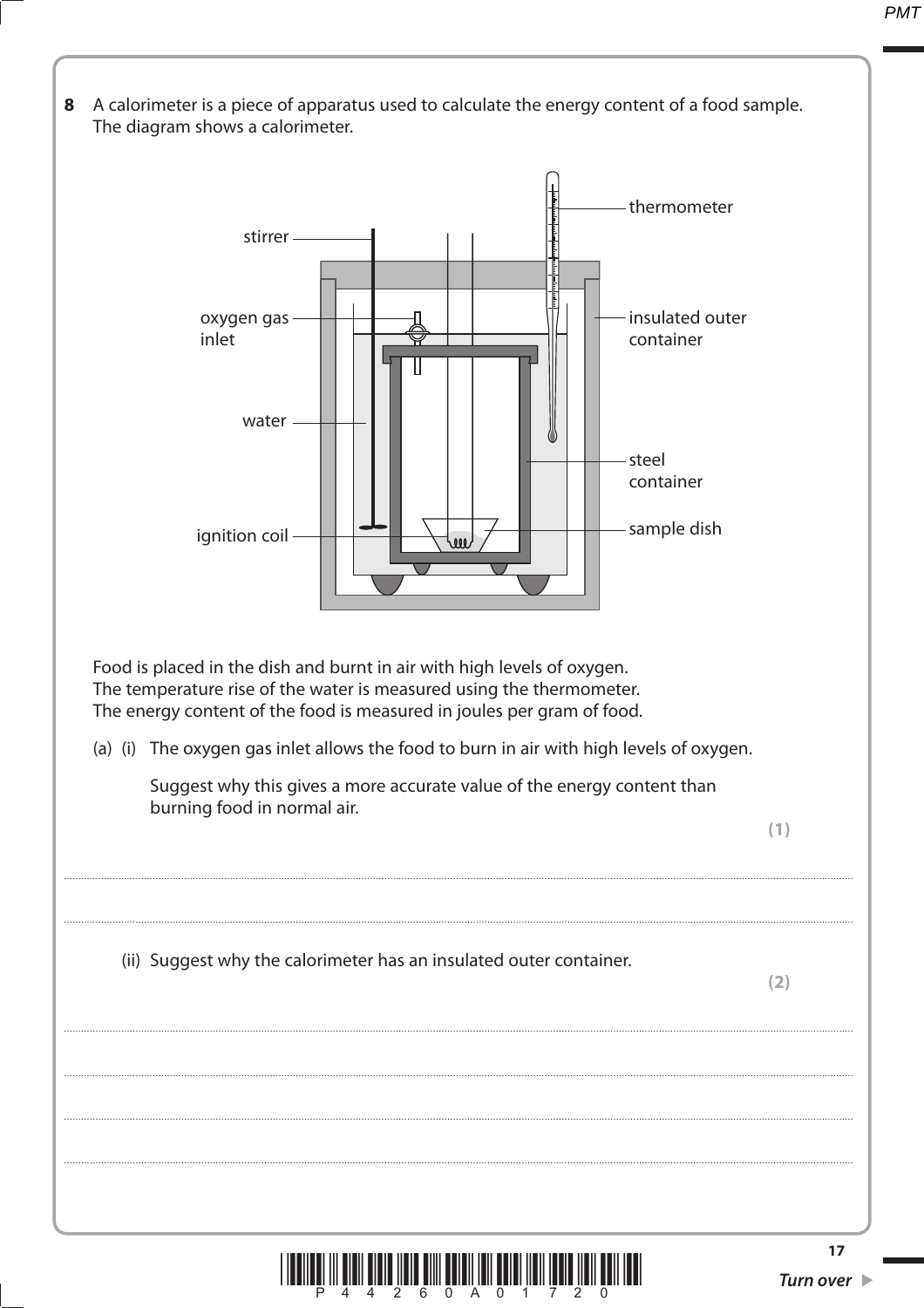(b) Table 1 shows the mass of fat in five different types of food. The mass is measured in grams of fat per 100 grams of each food.

| <b>Mass of fat</b><br>in grams per 100 grams |
|----------------------------------------------|
| 0.1                                          |
| 2.5                                          |
| 7.4                                          |
| 27.2                                         |
| 30.9                                         |
|                                              |

#### **Table 1**

A student measures the energy content of the five different foods.

Table 2 shows her results.

| <b>Reading</b> | Energy content of food in joules per gram |        |        |        |        |
|----------------|-------------------------------------------|--------|--------|--------|--------|
|                | food A                                    | food B | food C | food D | food E |
|                | 227                                       | 1717   | 5325   | 7567   | 11 200 |
| 2              | 272                                       | 1960   | 4400   | 6650   | 10 300 |
| 3              | 280                                       | 1570   | 3696   | 5680   | 12 205 |
| Mean           | 260                                       | 1749   | 4474   | 6632   | 11 235 |

**Table 2**

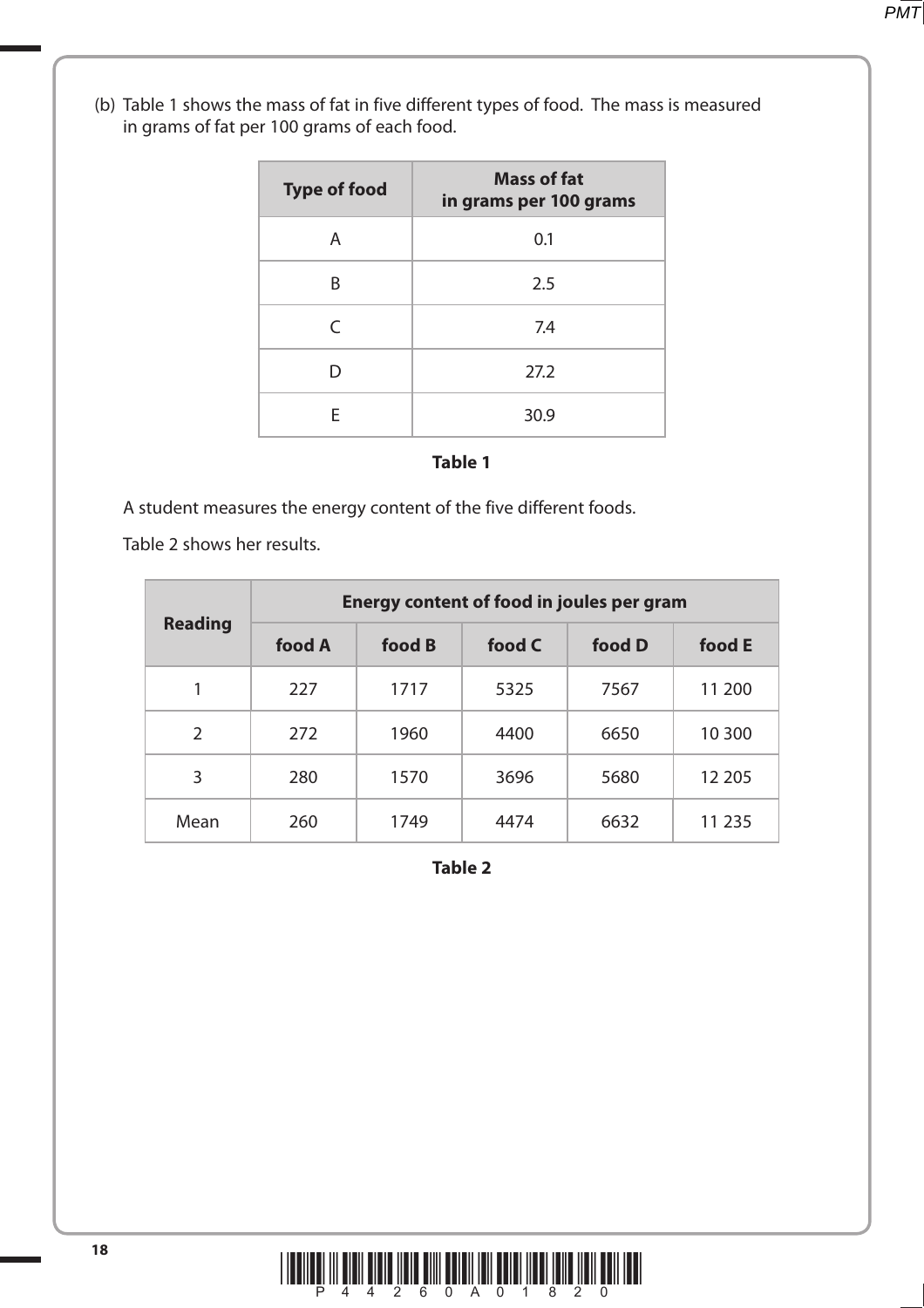| The student wrote three conclusions in her notebook.<br>• I think that the energy in food is all contained in fat.                      |
|-----------------------------------------------------------------------------------------------------------------------------------------|
| • The more fat in food the more energy the food contains.                                                                               |
| • My results are reliable because I did not get an anomaly.                                                                             |
| The student is wrong to believe that 'the energy in food is all contained in fat'.<br>(i)                                               |
| Name two other large insoluble molecules in food that contain energy.<br>(2)                                                            |
| (ii) Explain whether the student's results support her conclusion that food with<br>more fat contains more energy.<br>(1)               |
| (iii) The student states that her results are reliable because she did not get an anomaly.<br>What is meant by the term anomaly?<br>(1) |
| (Total for Question $8 = 7$ marks)                                                                                                      |
| <b>TOTAL FOR PAPER = 60 MARKS</b>                                                                                                       |
| 19<br><u>FILMIN DIRI ILI DALI TILI DI SINJETI ILI DI SINJETI ILI DI SINJETI ILI DI SINJETI ILI DI SINJETI ILI DI SINJE</u>              |